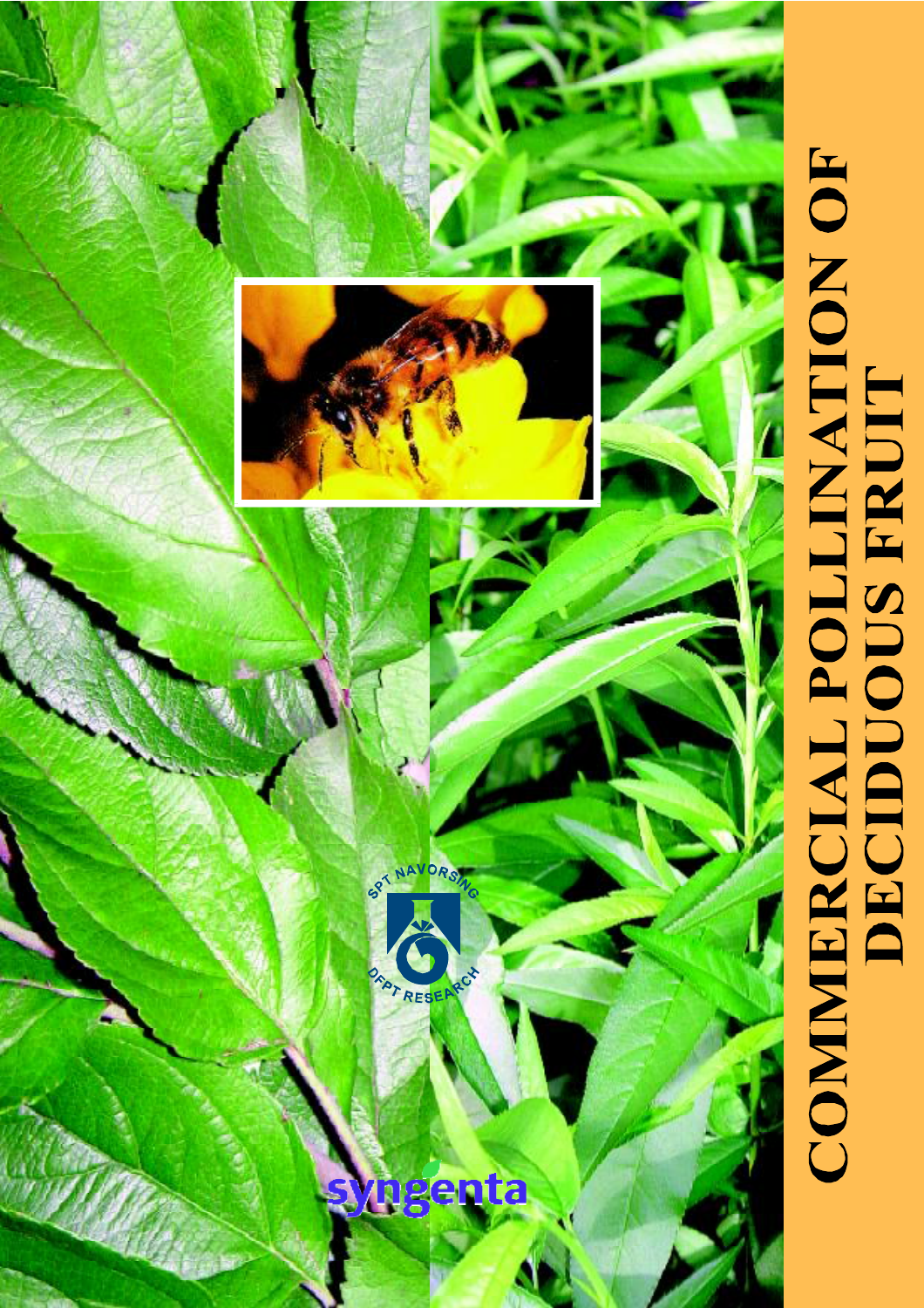# **COMMERCIAL POLLINATION OF DECIDUOUS FRUIT**

**Commercial pollination is a critical component of integrated orchard management practice. Obtaining optimal fruit set requires the correct orchard design (selection and positioning of pollinisers), flower management (pruning and thinning), control of alternative forage, as well as the proper introduction and usage of adequate strength honeybee colonies.**

**There is little published information or scientific data on the commercial pollination of deciduous fruit crops in South Africa. Most practices are based on experience and anecdotal evidence. A current DFPT project evaluating basic principles of pollination is intended to remedy this situation. This pamphlet should be used only as a GUIDELINE, to be updated as more information becomes available.**

Pollination is one step in a multi-stage process that culminates in the development of seed or fruit, and is **the transfer of pollen from the male anther to the female stigma of the flower**. The agents (pollinators) that bring about this transfer of pollen are varied and include insects, birds, mammals, wind, water and gravity. The two most important agents are insects and wind. Most fruit, seed and berry crops are dependent to a lesser or greater extent on insects, first and foremost **honeybees**, to ensure a fruit or seed set.

# **What Pollinates Deciduous Fruit Crops in South Africa?**

Insects typically are responsible for about 85% of pollination, and honeybees for about 80% of insect pollination. Honeybees are highly adapted as successful pollinators with bodies covered in finely-branched hairs that develop static electricity sufficient for the collection of as many as 40 000 pollen grains on the body, pollen baskets to collect pollen, and a high demand for pollen and nectar (Figure 1). Both nectar-gathering



**Fig. 1** *Honeybees are highly adapted as successful pollinators*

and pollen-gathering honeybees are important for pollination, the latter more so. Approximately one third of the foods which make up our total diet comes directly or indirectly from honeybee-pollinated crop plants. The value of fruit, vegetables and seeds resulting directly from pollination is about 150 times the value of bee products. In South Africa the value added to crops by the use of honeybees in paid pollination is in excess of R4 billion per annum of which almost R2 billion (Table 1) is from deciduous fruit crops.

Many growers believe that "other pollinators" are sufficient for the pollination of their crops. This might well have been true in days gone by but now insects other than honeybees play only a supplementary role in pollination. Recent data indicates that between **94-98% of all insect visitors to deciduous fruit trees in the Boland were honeybees**, and that honeybees made up more than 98% of actively pollinating insects. "Natural" pollinators are becoming increasingly scarce and unimportant, probably due to increasing habitat destruction and pesticide load. There are also no other "commercial" pollinators that can be used in South Africa, such as the leafcutter bees or bumblebees. **The deciduous fruit industry is almost totally dependent on a healthy honeybee population and a viable beekeeping industry.**

# **Why commercial pollination?**

There is extensive data on almost all deciduous fruit species and cultivarsthat indicate that **the introduction of commercial honeybees for pollination improves fruit set, fruit weight and fruit quality**. Successful pollination results in fertilization with the fertilised ovule developing into a seed comprising an embryo (derived from the fusion of one male nucleus with the female egg) and the endosperm. The endosperm nourishes the embryo during its development but also has a second and perhaps more important function, for it secretes hormones that control the growth of the embryo and the growth and shape of the fruit and the retention of the developing fruit. Seed hormones are particularly important in apples and pears, with inadequate pollination resulting in low seed numbers causing fruit drop and misshapen fruit. While it is not necessary to have ten seeds in every fruit, the more seeds produced the more export quality fruit produced, and the better the pollination the more seeds that are produced. **There is generally a positive relationship between successful pollination and: (a) fruit set; (b) percentage of fruit that**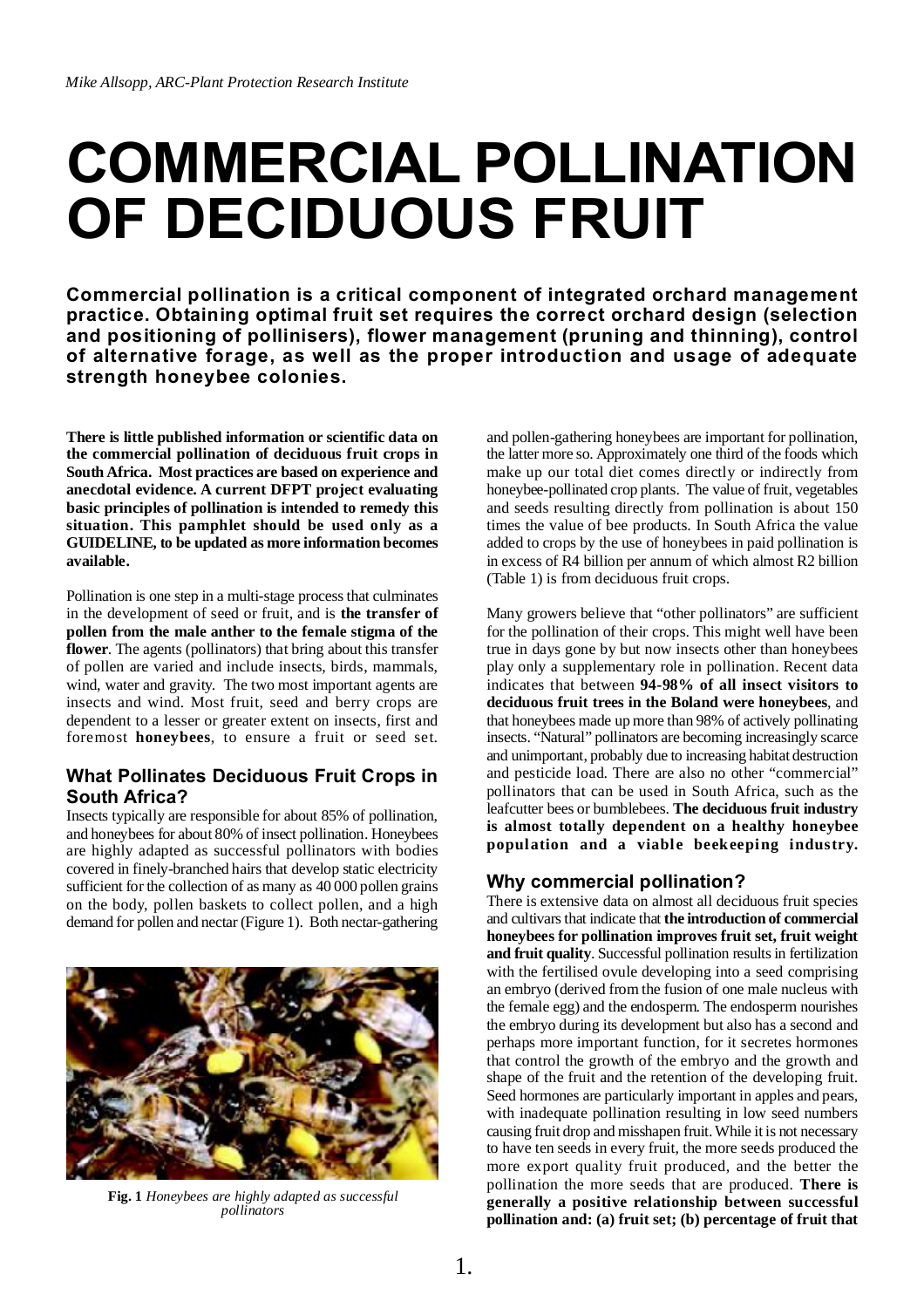Table 1. South African deciduous crops, their economic value, and their pollination requirements. The number of hives introduced and typical duration needed for pollination will vary for different crop types and different cultivars, as well as with region, different orchard *designs, management strategies and level of competing forage.*

| Crop<br>plant                         | <b>Area</b><br><b>planted</b><br>(ha) | <b>Gross annual</b><br>value<br>( <b>R</b> million) | <b>Bee</b><br>factor<br>$($ %) | <b>Bee contribution</b><br>to gross value<br>( <b>R</b> million) | <b>Pollination requirements</b>                                                                                                                                                                                         |  |  |  |  |  |  |  |  |  |  |
|---------------------------------------|---------------------------------------|-----------------------------------------------------|--------------------------------|------------------------------------------------------------------|-------------------------------------------------------------------------------------------------------------------------------------------------------------------------------------------------------------------------|--|--|--|--|--|--|--|--|--|--|
| Apple<br>Malus<br>domestica           | 22 379                                | 1 2 7 9                                             | 95                             | 1 2 1 5                                                          | 2-4 hives/ha.<br>Time/crop: 7-12 days.<br>Mostly self-incompatible. Compatible polliniser needed.<br>Nectar and pollen good.                                                                                            |  |  |  |  |  |  |  |  |  |  |
| Apricot<br><b>Prunus</b><br>armeniaca | 4738                                  | 96                                                  | 65                             | 62                                                               | Time/crop: $10-14$ days.<br>$1-2.5$ hives/ha.<br>Largely self-compatible, but pollen transfer by pollinator necessary.<br>Some cultivars self-incompatible, requiring compatible polliniser.<br>Nectar and pollen fair. |  |  |  |  |  |  |  |  |  |  |
| Peach/<br>Nectarine<br>Prunus persica | 10 927                                | 540                                                 | 65                             | 351                                                              | $1-2.5$ hives/ha. Time/crop: $10-14$ days.<br>Largely self-compatible, but pollen transfer by pollinator necessary.<br>Some cultivars self-incompatible, requiring compatible polliniser.<br>Nectar and pollen fair.    |  |  |  |  |  |  |  |  |  |  |
| Pear<br>P <sub>yrus</sub><br>communis | 12777                                 | 491                                                 | 95                             | 466                                                              | Time/crop: 7-14 days.<br>3-8 hives/ha.<br>Mostly self-incompatible. Compatible polliniser needed.<br>Nectar very poor but good pollen.                                                                                  |  |  |  |  |  |  |  |  |  |  |
| Plum, Prune<br>Prunus<br>domestica    | 5 0 6 0                               | 226                                                 | 90                             | 203                                                              | 3-12 hives/ha. Time/crop: 10-14 days.<br>Mostly self-incompatible. Compatible polliniser needed.<br>Nectar value varies with cultivar, and poor pollen source.                                                          |  |  |  |  |  |  |  |  |  |  |

**do not drop; (c) effectiveness of chemical thinning; (d) fruit size; (e) fruit shape; and (f) fruit quality and shelf-life.**

#### **Honeybee Behaviour**

Some basic principles regarding honeybee foraging behaviour are important in optimizing the performance of honeybee colonies in commercial pollination. Foremost among these is that honeybees forage on flowers only for a **reward** of pollen and/or nectar; pollination is a fortuitous consequence of the foraging. Honeybees are able to detect minor differences in the sugar concentration present in nectar, and in the protein content in pollen, and for the most part **will forage on the most rewarding resource available**. Nectar in apples and plums is relatively poor in both sugar content and quantity, with normally only enough nectar to sustain colonies and not enough for a honey surplus. Apple and plum nectar levels are inferior to those of common weeds such as Cape Weed (Gousblom) and Wild Radish (Ramenas). Pear flowers have extremely poor nectar, both in sugar content and quantity, and are not very attractive to foraging honeybees. All of apples, plums and pears have pollen that is readily collected

by honeybees, but is not as attractive as that of common weeds. **It is because the reward provided by deciduous fruit crops is less than that of common weeds that the practice of introducing naïve bees (colonies introduced during blossom) has become standard in commercial pollination**. The rationale is that by introducing honeybee colonies when target crops are already 20% or more in bloom, that this will result in foragers working on the inferior-quality target crop for a number of days at least while other foragers locate better quality forage crops, to which the foragers will then switch. Recent resultsindicate that bees might not switch as readily as thought, and if confirmed, these practices (i.e. the use of naïve bees) might need to be reviewed.

Notwithstanding the ability of honeybees to assess forage quality and to rapidly direct foragers to more fruitful resources. individual honeybee foragers are remarkably **flower constant** and **area constant**. At any one time the field force of a honeybee colony will demonstrate a preference for a number of forage species, but individual foragers will tend to work only on a single forage species until that forage type becomes

|                          | <b>TOT HUTTOLOG</b> Y                                                                                                                        |  |  |  |  |  |  |  |  |  |
|--------------------------|----------------------------------------------------------------------------------------------------------------------------------------------|--|--|--|--|--|--|--|--|--|
| <b>Pollination</b>       | transfer of pollen from anther to stigma.                                                                                                    |  |  |  |  |  |  |  |  |  |
| <b>Pollinator</b>        | the agent that transfers pollen, e.g. honeybee.                                                                                              |  |  |  |  |  |  |  |  |  |
| <b>Fertilization</b>     | fusion of male and female gametes inside the embryo sac; takes place only after successful pollination.                                      |  |  |  |  |  |  |  |  |  |
| <b>Self-pollination</b>  | transfer of pollen, by way of a pollinator, within a flower, or to another flower on the same plant, or                                      |  |  |  |  |  |  |  |  |  |
|                          | from one plant to another of the same cultivar.                                                                                              |  |  |  |  |  |  |  |  |  |
| <b>Cross-pollination</b> | transfer of pollen from one flower to another on a <i>different plant</i> of the same species, or to another                                 |  |  |  |  |  |  |  |  |  |
|                          | flower of a <i>different cultivar</i> or <i>different breeding line</i> .                                                                    |  |  |  |  |  |  |  |  |  |
| Self-compatible          | fertilization and resultant fruit or seed set with <i>own pollen</i> (same cultivar). Bees are nevertheless still                            |  |  |  |  |  |  |  |  |  |
|                          | needed for pollen transfer. Examples are some old pear, apple and cherry cultivars.                                                          |  |  |  |  |  |  |  |  |  |
| <b>Self-fruitful</b>     | a cultivar that sets and matures a <i>commercial crop</i> of fruit or seed, either with its <i>own pollen</i> or <i>parthenocarpically</i> . |  |  |  |  |  |  |  |  |  |
| Self-incompatible        | no fruit or seed set with self-pollination; inter-planted <i>pollinizers</i> with compatible pollen are needed for                           |  |  |  |  |  |  |  |  |  |
|                          | cross-cultivar pollination. Most modern apple, pear and plum cultivars are self-incompatible.                                                |  |  |  |  |  |  |  |  |  |
| <b>Polliniser</b>        | male parent or <i>pollen source</i> for pollination of self-incompatible cultivars.                                                          |  |  |  |  |  |  |  |  |  |
| <b>Cross-compatible</b>  | cultivars that set a commercial crop when two or more are properly <i>inter-planted for cross-pollination</i> ;                              |  |  |  |  |  |  |  |  |  |
|                          | they are cultivars with <i>compatible pollen</i> .                                                                                           |  |  |  |  |  |  |  |  |  |
| <b>Cultivar</b>          | from cultivated variety, i.e. crop plants and ornamentals selected or bred by man.                                                           |  |  |  |  |  |  |  |  |  |

#### **Terminology**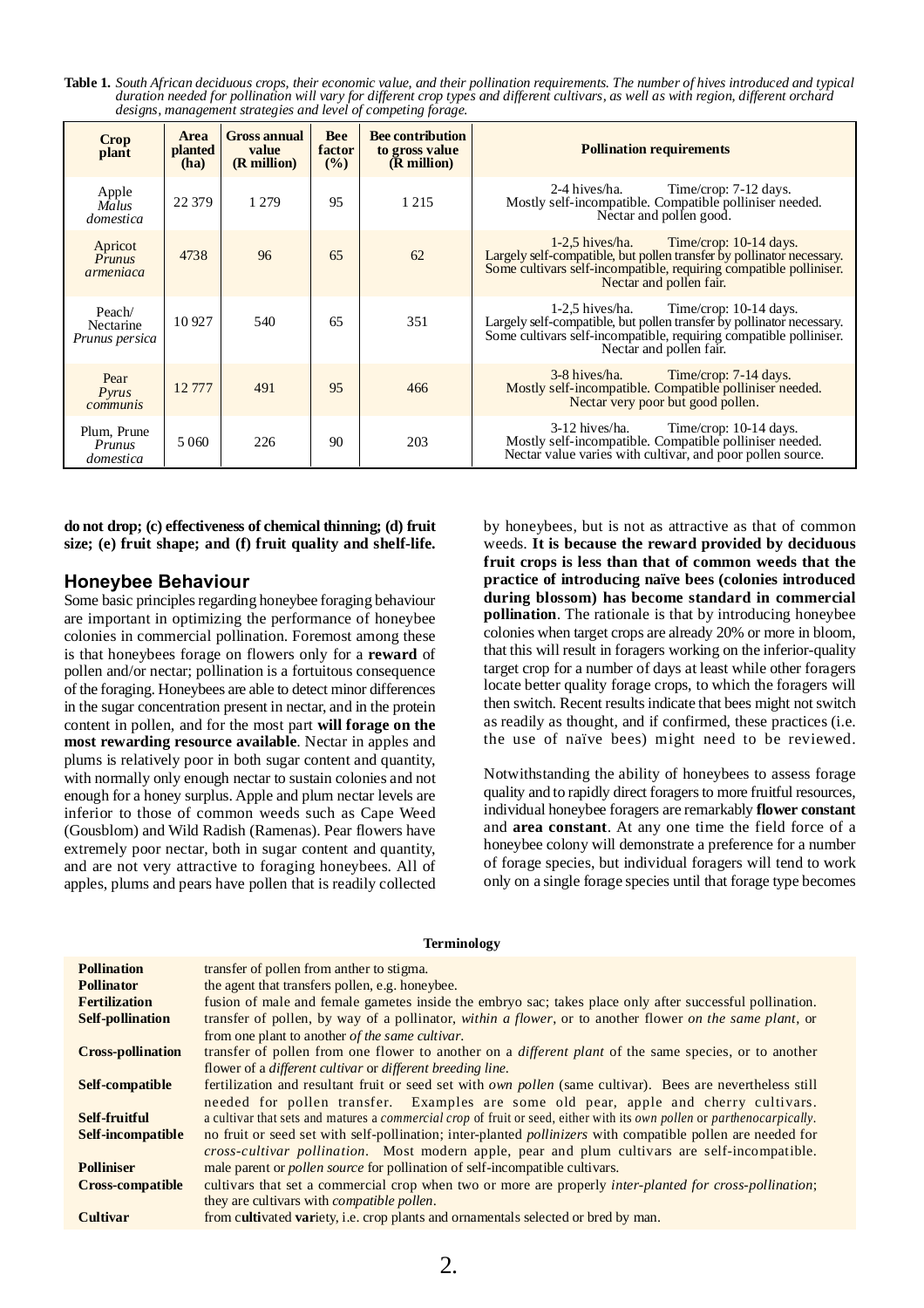unavailable or unrewarding, and will only "switch off" this forage if markedly better forage becomes available. Individual honeybee foragers will also tend to work in a small forage area of about 10m2, returning to the same tree or to adjacent ones on successive foraging trips. **This also means that in the repeated use of the same colonies for pollination, colonies should be moved a minimum of 3km, to prevent foragers returning to the old colony position.**

*In summary: Relatively few foragers from any colony will be active on the relatively poor quality deciduous fruit crop but those that there are will not readily leave. If they do, however, they will not easily return. All efforts at management to improve commercial pollination should bear these principles in mind.*

# **Pollination Principles**

Making arrangements for insect pollination is standard practice in the growing of many crops. Scientific information on the management practices to be followed is very limited and is largely based on experience and anecdotal evidence. Furthermore, there is very little local information available and most data is from temperate regions. The following are the suggested best management practices for commercial pollination in deciduous fruit orchards in South Africa, based on available information, and with the objective of optimal delivery of the correct pollen to the target crop.

When: It has generally been considered best practice to introduce honeybee colonies at 20-30% blossom. However, because flowers are often most receptive on the day that they open and are often only receptive for 2-3 days, and because recent data indicates that colonies require at least 24 hours to settle down and resume normal foraging after introduction, it is **recommended that colonies be introduced at 10% blossom**. There is also no value in keeping honeybee colonies in the orchard for longer than is needed, and **colonies should be removed as soon as possible after full bloom, and by 30% petal drop at the latest.**

**Where:** Conventional wisdom is that honeybee colonies should be **placed in the full sun or semi-shade, protected from the wind, and placed on stands of some sort to keep them off the damp ground**. Recent data suggests that this is less important than previously imagined. Common-sense should prevail. In extremely cold conditions, bees should be placed in the full sun; under very hot conditions, in the shade. Semi-shade is probably best for non-extreme conditions. The



**Fig. 2** *The type of hive material, and size of colony entrance, are most important*

site should always be dry and out of the prevailing wind. It is apparent that intra-hive conditions, in particular ventilation, will have a significant impact on foraging rates. The type of hive material used (marine-ply, pine) and size of the colony entrance are most important (Figure 2). A poorly ventilated or overly insulated hive might hive difficulty keeping cool in the heat of the day, resulting in bees clustering outside the hive to keep cool, and this reduces foraging rates. Similarly for overly ventilated or under-insulated hives during the early morning or evenings. **The condition and type of hives used should be considered in determining the optimum position to place the hives.** Also take into account the movement of people, animals, vehicles and the planned spray programme in the placement of colonies.

It is recommended that **colonies should be placed singly or in small groups of 2/3 colonies, and evenly distributed** around the orchard. Where possible, colonies should be placed **near pollinizers**, to facilitate cross-pollination. Colonies should be **placed at the end of rows of trees**, particularly with hedgerow systems, as bees forage down rows and are **10-30 times more likely to move to the next tree in the row than to move between rows**. Where possible, place colonies away from the immediate edge of the orchard, as this helps in the dispersal of foragers throughout the orchard. Colonies, however, should be placed no further than **100m of the target crop** as the numbers of foragers decreases rapidly with distance, especially in bad weather, and there should not be windbreaks between the colonies and the target crop. If rows are greater than 100m in length, colonies should be placed at both ends.

**How:** Honeybee colonies should be introduced **at night** whenever possible, or in bad weather conditions when no or a minimum of bees are foraging, and with **traveling screens or other means of adequate ventilation** to prevent overheating and to allow colonies to settle down and resume foraging as quickly as possible. Each time a colony is moved there are forager losses and a decrease in the strength of the colony and it is recommended that colonies are used **not more than three times** for deciduous fruit pollination during a season.

**How many:** It makes little sense to have hard and fast rules as regards the numbers of honeybee colonies needed for the pollination of a particular crop, as the numbers of foragers needed is influenced by the cultivar type, the age of the trees, by the weather and by local conditions. There is little hard data on the number of colonies needed, or the direct impact of increasing colony numbers, and most recommendations are based on experience and assumptions. The critical factor is the numbers of blossoms in the orchard, and ensuring that **sufficient honeybee foragers are present for multiple visits to each flower.** Standard recommendations regarding the numbers of colonies needed are presented in Table 1, but it should be remembered that the more colonies present the more foragers there are available, and it is better for a crop to be too heavy than too light.

**Waves:** It is recommended that difficult cultivars such as 'Packham's Triumph'receive **two waves of honeybee colonies for pollination**, the first at 10-20% blossom and the second at 60-70% blossom and no more than 7 dayslater. The rationale is that the "naïve foragers" of the first wave will work on the pear blossoms for only a few days and will then "switch-off"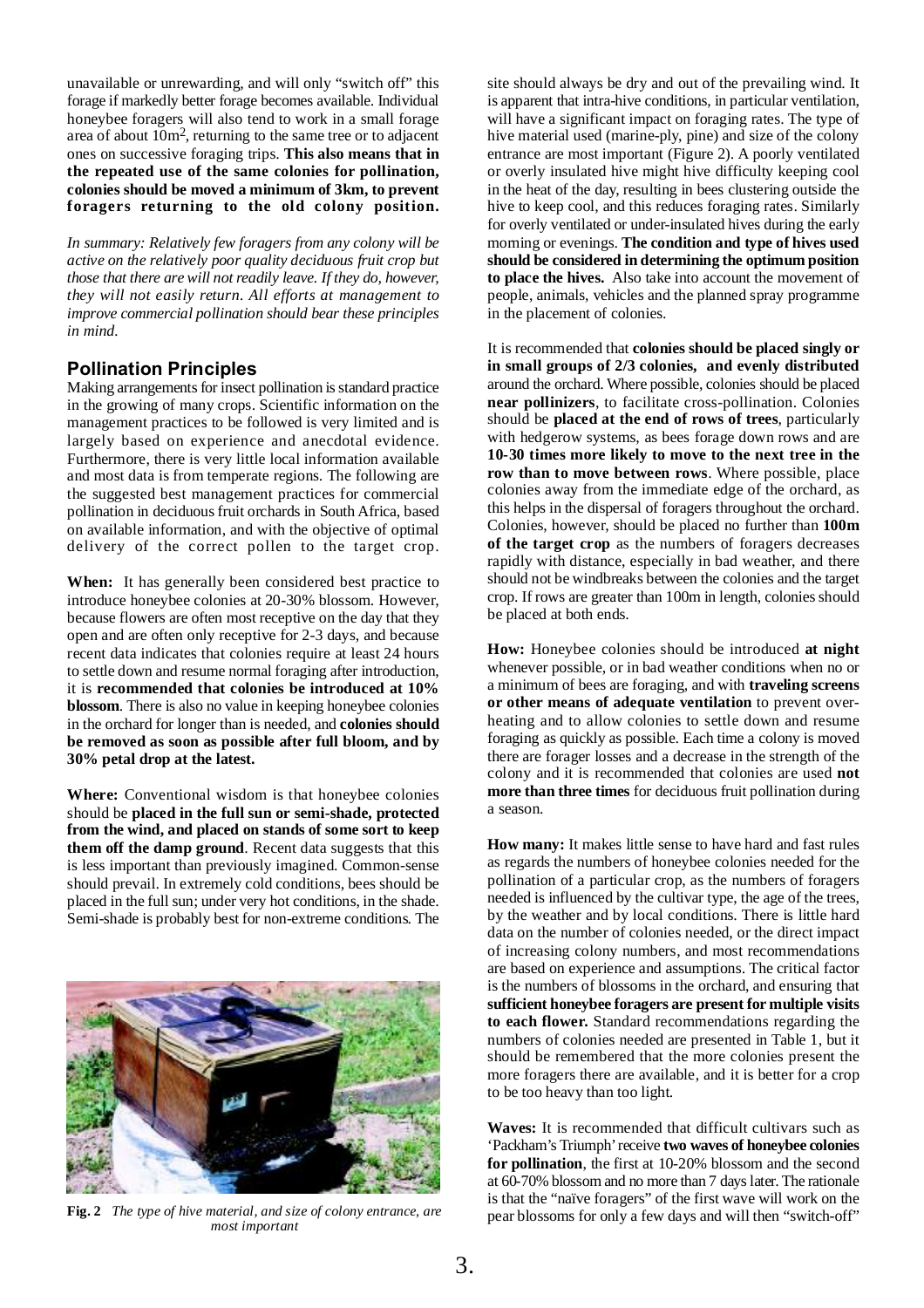and begin working on more attractive alternative forage in the vicinity. Hence the second wave, to introduce a second set of naïve foragers to prolong the foraging on the pears. The value of sequential colony introductions is **presently being carefully researched**, and it is clear that honeybee foragers do not abandon pear blossoms as readily as was supposed. Results regarding the use of two waves in pear pollination obtained during the 2004 and 2005 seasons have been somewhat contradictory to established principles, and if confirmed, these practices might need to be revised.

**Competitive forage:** Many weeds common in orchards, such as the Cape Weed (Gousblom), "bloublommetjies" (*Echium)* and Wild Radish (Ramenas), are highly attractive to honeybees and offer better rewards than do deciduous fruit flowers, especially pear blossom. These weeds as well as any other attractive bee forage should be removed to prevent them drawing foraging bees away from the target crop. Recent data suggests that it is not critically important that ALL alternative forage be removed because some foragers attend to the fruit blossoms even in presence of more attractive alternatives. Excessive alternative forage will present a problem, however, and **alternative forage should be removed as far as is feasible**. Chemical control of weeds can be practiced before blossom time, but thereafter mechanical control should be used.

**Pesticides:** In any discussion on the impact of pesticide application on honeybees during commercial pollination two factors should be remembered. Namely, that deciduous fruit flowers are relatively unattractive to honeybees and secondly, that honeybee foragers discouraged from foraging in an orchard because of the application of a pesticide will not readily return after they have "locked onto" an alternative forage source. It followsthat while it is accepted that modern agriculture requires pest control, it is probable that **all pesticide applications immediately before or during blossom time are disadvantageous** to the bees used for pollination, or to the pollination process. Great care should be taken in the choice of pesticides, and in the decision to spray, and the question should also be asked: **IS THIS ABSOLUTELY NECESSARY DURING BLOSSOM TIME?** If pesticide applications are unavoidable, use the least toxic or repellant pesticide or formulation available, and apply at night and away from the honeybee colonies to have as little effect as possible. Try not to spray anything in the first 3 days after the introduction of honeybees, and do not keep colonies in orchards longer than necessary.

Different classes of pesticides have differing effects on honeybees and on pollination. All pesticides have been classified as either **harmless to honeybees**, **moderately harmful to honeybees**, or **extremely harmful to honeybees**. If there is uncertainty of the bee hazard classification of a remedy the registration holder of such remedy should be contacted. Products extremely toxic to foraging honeybees may cause a knockdown of foragers in the orchard, or mass mortality at the colonies. Large numbers of dead bees on the orchard floor, or large numbers of crawling bees around the colony entrance, are almost always the result of pesticide poisoning. The use of insect growth regulators or microencapsulated insecticides may be equally deleterious to honeybees, and in all cases the use of such harmful products should not take place until honeybee colonies have been removed from the vicinity. Moderately harmful pesticides

will typically cause some mortality in the colonies which will normally disappear after 24 hours, and can be used without removing the colonies from the orchard. Application should be at night to lessen the effect.

Products often regarded as harmless to honeybees (e.g. herbicides, fungicides, foliar sprays) may have a **repellency effect**, retarding the entry of foraging bees into the orchard and resulting in them failing to return. Practically anything can have a repellent effect on foraging bees, even the spraying ofwater.Although the honeybee colonies are seldom negatively affected by repellency, the result of repellency is a decrease in pollination efficacy and a reduction in fruit set.

Three final factors should be considered with regards to pesticide applications. Firstly, remember your **neighbour**. The application of a toxic pesticide may result in honeybee mortality in neighbouring orchards or properties, even if the colonies from the target orchard have been removed. Secondly, remember that successful pollination is the result of **cooperation between grower and beekeeper**, who should be informed timeously and in detail about all pesticide applications. Finally, be aware that spraying before and after bee introduction may cause damage to "natural" pollinators and beneficials, reducing future pollination potential.

**Pollinisers**: As almost all modern cultivars of deciduous fruit are self-incompatible, having the correct pollinisers in an orchard is critically important in setting an economic crop. The most critical factor in the choice of cultivar is overlapping flowering time; if anything, the polliniser should finish flowering just before the main cultivar finishes. As cultivars can vary greatly in terms of nectar quality and quantity, it is also important that the polliniser and the main cultivar are similarly attractive to honeybees, to facilitate cross pollination. **The best planting pattern of the pollinisersin the orchard has been the subject of much debate and is presently being researched**, but as yet there is insufficient data to deliver definitive answers, particularly with the hedgerow systems now being used. What is clear, however, is the tremendous local effect of pollinisers on fruit set. John Free (1962) demonstrated that the fruit set on the near-side of trees adjacent to a polliniser was far greater than the fruit set on the far-side of the same trees(Figure 3), proving that even a small increase in distance from the polliniser results in a significant decrease



**Fig. 3** *The average percentage of fruit set in Cox apples with a Worcester polliniser (from Free 1962)*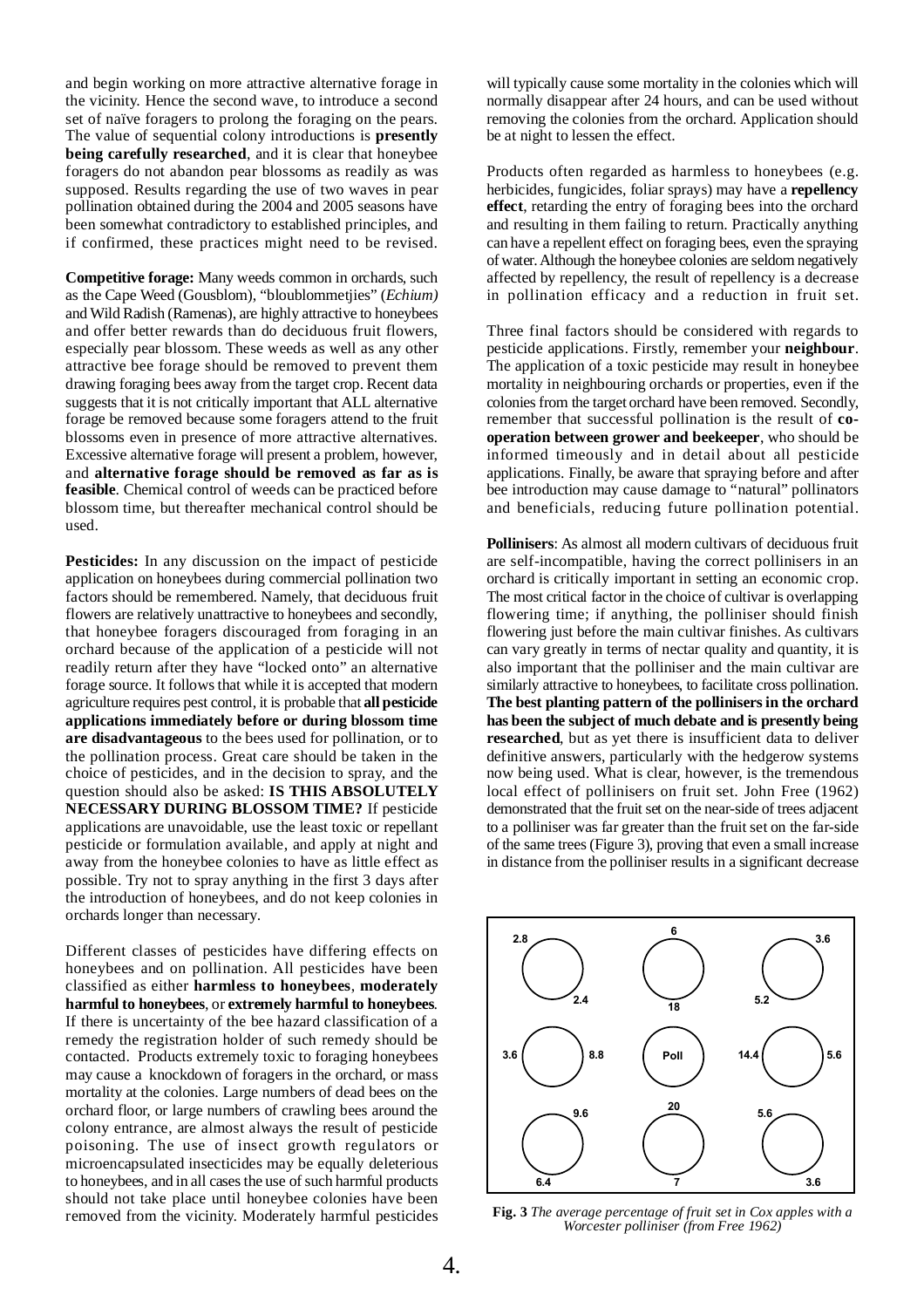in fruit set. Similar results were obtained by Anderson (1985) in South Africa with fruit set on the near-side of the polliniser being 22% greater than that on the far-side. As distance from the polliniser is obviously critically important in fruit set pollinisers should be evenly distributed in the orchard as far as possible, and as abundant as is economically feasible. For orchards with insufficient or poorly positioned pollinisers, the only short-term solution is increasing the numbers of pollinators (honeybees) in the orchard during blossom. The extremely significant impact of distance from the polliniser on fruit set and the difficulty in providing sufficient pollinisers in an orchard suggest, however, that emphasis should be placed in developing more effective long-term methods in distributing polliniser pollen throughout the orchard.

# **A Joint Venture**

First and foremost, it should be remembered that successful commercial pollination requires **co-operation between beekeeper and grower**. Each has responsibilities and duties, and successful pollination depends on both parties. It is incumbent on a beekeeper to provide honeybee colonies for commercial pollination that are of a certain standard, and that will deliver the quality of service expected by the grower. It is advisable that the grower and the beekeeper have a **written contract**specifying the **minimum colony standards** allowable and procedures for colony inspection, as well as other factors such as time of delivery, notification periods, allowable pesticide applications and liability in case of default. An example of a pollination contract is available of the DFPT website. It is also recommended that the grower requires the beekeeper to be a **registered member of the South African Bee Industry Organization (SABIO)** and subject to that organization's codes of conduct, not only in terms of pollination standards but also with respect to in-hive pesticide applications and general environmental accountability.

The responsibilities of growers and beekeepers are listed in Table 2. The hives to be used for pollination should be specifically and properly prepared by the beekeeper for that purpose. That means that the colonies should be equalized in strength, old frames removed and replace with new ones, surplus stored honey and pollen removed, and if necessary, the queen stimulated to begin laying by stimulatory feeding. For optimum pollination returns, colonies should be in a growth phase when introduced into orchards. The guiding

principles for growers is at all times avoid practices that are harmful to honeybees and other pollinators, to do everything possible to increase the attractiveness of the target crop to pollinators, and to facilitate the successful introduction into the orchards of honeybee colonies by beekeepers. Growers should remember that beekeepers are normally introducing honeybee colonies through the night during pollination season, and are seldom able to visit all farms before pollination to ensure the best sites for their bees, nor visit farms to protect or manipulate their colonies to counter any problems that arise.

In addition to assisting the beekeeper in the delivery of quality pollination services, the grower needs to consider **aids to pollination** so as to further improve the service. Many **pollination enhancement** methods have been tried, mostly with little success. Growers should also reflect that there is only so much that can be done in terms of manipulating honeybees to improve pollination, and other efforts need to be made to achieve **long-term improvements**.

- **> Bouquets**, **grafts** and **pollinisers in pots**. All should be regarded as emergency measures and at present are not recommended on a large scale.
- **>** The application of **bee attractants or bee lures.** Many products have been developed and applied to flowering orchards in an effort to make orchards more attractive to honeybees and to improve pollination and fruit set. **Scented sprays**, designed to "direct" foragers to a particular blossom type, uniformly failed to deliver any increase in forager numbers, nor any increase in fruit set. **Carbohydrate based sprays**, such as honey or fruit juice dramatically increase the numbers of foragers in the orchard, creating the impression of improved pollination, but generally do not increase the numbers of foragers on the blossom and normally result in a small decrease in fruit production. **Pheromone based sprays** are also unproven. At present all bee attractants should beregarded as **essentially ineffective**.
- **> Pollen inserts** have been developed that are placed on hive entrances so that all departing foragers are covered in polliniser pollen, thus ensuring that every forager is an effective pollinator. Despite some positive results, the use of these devices has been beset by logistical difficulties, and they have not reached widespread acceptance.

**Table 2.** *Responsibilities of beekeepers & growers.*

#### **FOR THE BEEKEEPER FOR THE GROWER**

- **>** Colonies in standard Langstroth brood chambers, preferably with a minimum of **8 frames of bees** and **4 frames of brood,** of which 2 frames should be open brood.
- **>** If necessary, beekeepers are expected to feed their colonies dilute sugar water before pollination to stimulate queen laying and brood production. The presence of open brood in colonies increases the demand for pollen, and hence stimulates pollen foraging and improves pollination and fruit set.
- **>** An **active, laying queen**, indicated by the presence of open brood.
- **>** Essentially **disease-free** with a maximum of 5 varroa mites per 100 bees sampled and with no more than traces of European Foulbrood or Chalkbrood.
- **>** Removal of excess stored pollen and honey in the brood chamber.
- **>** Introduced with a **traveling screen** or other ventilation, in leak-proof hives.
- **>** Placement and removal of hives as agreed.
- **>** Rapid response to any reported problems.

- Prepare and maintain **good access roads**to the orchards, allowing the colonies to be introduced at night with a minimum of problems.
- Prepare **good hive sites** for the beekeeper in the sun or semishade, protected from prevailing winds, and with stands to protect the colonies from the cold and damp.
- Give the beekeeper **advance warning** as far as possible as to when the colonies will be required, and the numbers of colonies that will be needed, and early reporting of any problems.
- **Ensure there is water** within 250m of the colonies, and **control ants & other pests** that might attack and disrupt the honeybee colonies.
- **Eliminate alternative forage** as far as possible to direct the honeybees to the target crop (weed control).
- Use **pesticides as sparingly as possible**, always using the least harmful pesticide or formulation, and always **notify** the beekeeper as to what will be used.
- Enough and correct pollinizers and correct orchard design.
- Security of hives.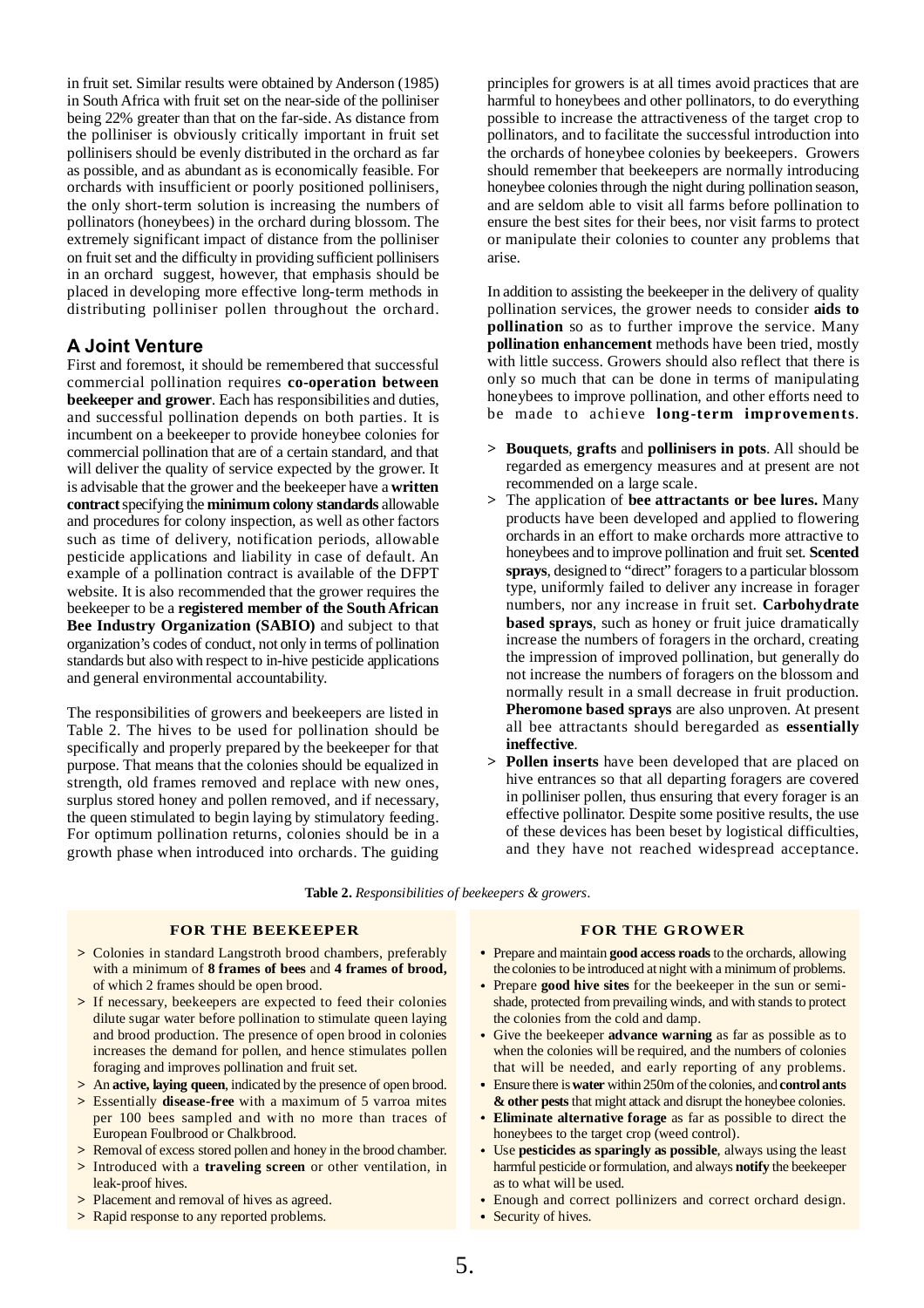They are presently being researched to determine their true potential.

**>** Many serious pollination problems are the result of nectar and pollen rewards in deciduous fruit cultivars being of limited reward, and long-term solutions need to focus on the **breeding** of cultivars that are more attractive to honeybees and other pollinators, so as to enhance pollination.

Finally, it is an unfortunate truth that in many cases a grower attempts to accommodate pollination requirements only when the orchard is almost in bloom, and that there are few growers that consider pollination requirements during **orchard design**. It is often impossible to adequately site honeybee colonies for pollination given the structure of many present orchards. To improve the situation growers should consider where to place honeybee colonies and where to have pollinisers right from the outset, and plan accordingly.

### **Assessing Pollination**

Growers are always concerned about the quality of honeybee colonies introduced for pollination, and wondering if they are delivering the service required of them. Common questions are, "how many bees should there be on my trees" and "how many foragers should there be from each colony?" As with the question as to how many colonies of bees should be introduced per hectare, there are no right answers to these questions as they are intrinsically linked to weather, local conditions and the forage available to the bees, as well as to the quality of the colonies. Nonetheless, **assessing the performance of honeybee colonies introduced for pollination as well as the success of pollination** should be a part of a growers' quality control.

- If there are insufficient bees departing from the colonies, the problem is probably due to the colonies themselves. They may be sited badly, preventing normal foraging, or may be of insufficient quality. Note that bee activity normally ceases or is much reduced below 15ºC. Dead bees around the colony will normally indicate if the absence of foraging has been caused by a pesticide application.
- If there are sufficient bees departing from the colonies, but insufficient bees on the target trees, this means either that the target trees are insufficiently attractive, or that there is too much alternative forage available, or that some application is keeping the bees out of the orchard. None of these are the fault of the beekeeper or the colonies.
- If there are sufficient bees departing from the colonies, and sufficient bees on the target crop, but inadequate fruit set and an insufficient number of seeds in most fruit, then once again the problem is not related to the bees but more likely to weather conditions, nutrients, or pollinisers.

A guideline of what can be expected from honeybee colonies during pollination, in all cases in good weather conditions (around 25ºC) and at 10h00, is as follows:

- **Foraging rate**: 120 foragers departing the colony in a 2 minute period is an acceptable average.
- **Bees per tree**: 6 bees per tree at any one moment in time is acceptable for apples and plums, and 3 bees per tree is acceptable for pears (in all cases, mature trees).
- **Acceptable fertilization**: 8 seeds per fruit is the objective for apples and pears, with 6 seeds per fruit being acceptable.

# **Pollination of crops under cover**

Small but increasing volumes of deciduous fruit crops are

produced under cover, primarily apples but also some plums, and mostly under shade netting. The reasons for the use of netting is to prevent damage from hail or rain, or to prevent sunburn of the fruit while improving fruit colour. While the use of shade nets does not provide pollinators (bees) with the scale of problems caused by tunnels or other enclosures, they can cause some problems to foraging bees and result in foragers becoming disoriented and causing bee losses. Good rules of thumb to follow are:

- 1) Have the shade net as high as possible; the lower the net, the bigger the problem for foraging bees.
- 2) Do not have nooks and crannies and gables and folds in the shade net, which will result in foraging bees being trapped. Rather have the net in a single plane.
- 3) Bee hives should be placed outside the orchards, and not under the shade netting.

# **Other factors influencing pollination**

Foragers departing from honeybee colonies introduced for pollination may visit every flower in the orchard, may indeed visit each flower twenty times or more, and yet there may be very poor pollination and very poor fruit set. This is because there are many factors that influence the success of pollination other than the presence of sufficient honeybees. Foremost of these is the **weather**; bees and other pollinators need good weather to affect optimum pollination. Rain can wash away pollen, winds can dry out nectar, and rain and cold can prevent pollinators from flying. In addition, low temperatures can **retard pollen tube growth**, preventing the germination of the seed. When all is said and done, with all the multitude of factors that can affect successful pollination, favourable weather is the single most important, with probably only one single day of perfect weather needed for the setting of an adequate crop, especially for apples and pears, and assuming that all other pre-conditions (such as the sufficient of the correct polliniser) have been met.

There are many other factors that may influence pollination and fruit set and all need to be considered in successful crop production. Among others are:

- **> Nectar quality** affects the attractiveness of flowers and the visitation rate by pollinators, and can often be influenced by trace elements such as potassium, and even by the amount of irrigation received.
- **>** The **nutritional state of the trees**, which dictate the numbers of flowers produced, the quality of the flowers, as well as the pollen supply. Only good flowers will produce good fruit.
- **> Poor pruning** which can prevent light reaching side branches, limiting the numbers of pollinators reaching these branches, and decreasing pollination.
- **>** Some **fungicides** can kill pollen and retard pollination.
- **> Crop loads** of previous years.

#### **More information**

Valuable information on the practical management of honeybees for the pollination of deciduous fruit crops may be found in the following books and on the following websites:

- *Beekeeping in South Africa*, 3rd Edition, 2001, edited by M F Johannsmeier
- *Insect Pollination of Crops*, 2nd Edition, 1993, John B Free
- *Insect Pollination of Cultivated Crop Plants*, 1976, S E McGregor, available in full and for free at <http://bee.airoot.com/beeculture/book/index.html>
- The pollination Home Page at <http://pollinator.com/>